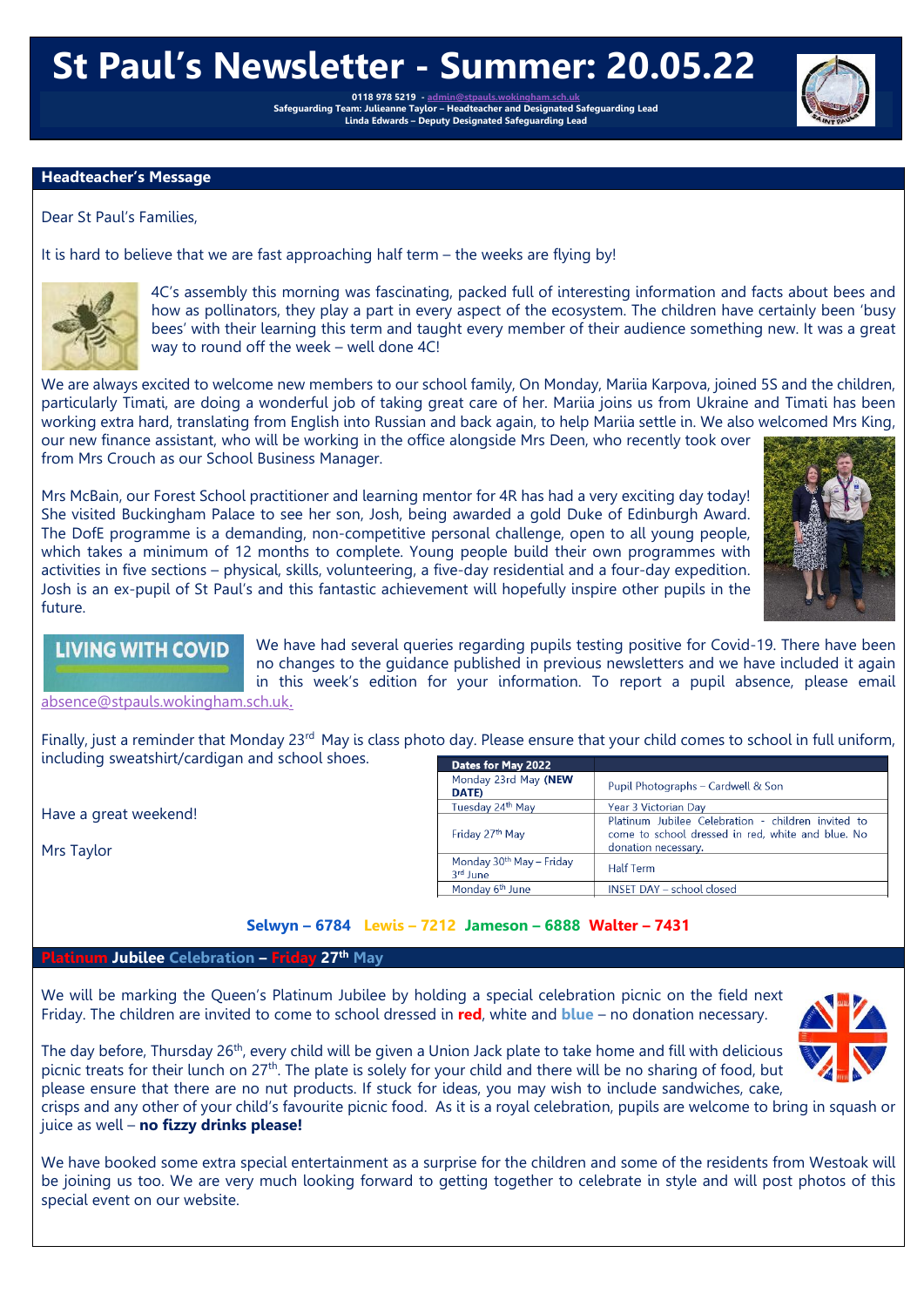### **Sports Day – Thursday 9 th June**

**Sports Day will be held on Thursday 9 th June from 9.15am until approximately 12.30pm**. Parents are welcome to attend. This event is weather dependent and any decision to cancel the event will be made at 8.00 am on the day and a message sent out via ParentMail. A reserve date of Thursday 7<sup>th</sup> July has been set.

**A letter was sent to parents on 18th May** containing full details, including information regarding kit and lunch arrangements for the day. Please note, the deadline for ordering a school packed for Sports Day is Monday 23rd May.

## **Assembly Dates**

As always, parents are welcome to join their child's class assembly. Please enter school via the Oxford Road entrance. Assembly starts at 9:15am and lasts approximately 15-20 mins.

| ٠ | 26/05 | 17/06 | 01/07 | 08/07 | 15/07 |  |
|---|-------|-------|-------|-------|-------|--|
|   | ۱D    | 1 D   |       | 6N    | 6Β    |  |

#### **PE and Swimming**

### **Swimming**

Swimming is part of the PE curriculum and for the rest of this term, replaces indoor PE. On swimming days, pupils should come to

**Monday Tuesday Wednesday Friday 3B, 3K, 6N 4C, 5D, 5G 3H, 4R, 6L 4P, 5S, 6B**

school dressed in uniform, including school shoes, and bring their kit (costume or trunks, towel and swimming hat) to change into at the pool.

### **Outdoor PE**

All classes have an outdoor PE lesson on Thursday and should come to school dressed in PE kit.

| Thursday        |
|-----------------|
| <b>PE – All</b> |
| <b>Classes</b>  |

# **Bikeability**

We have several enquiries regarding arrangements for Bikeability training this term. Unfortunately, the providers did not have the capacity to include St Paul's for this year. Training has been scheduled for Summer 2023 and we are hoping to include both our Year 5 and 6 pupils.

we believe Avanti Cycling will be offering Bikeability at various locations in Wokingham during the summer holidays. Once these dates become available we will publish them in an upcoming newsletter.

# **Well done!**

On Saturday, 14th May, the Wokingham and Emmbrook FC Tigers took on Centre Skills Gold at Reading City stadium for the BYDL Cup Final. After a nail-biting match, Tigers brought the trophy home with a 3-1 win! Congratulations BYDL U11 champions! Charlie, George, Sam, Harry, Archie, Lucas from St Paul's and the rest of the Tigers team. Go Tigers!







# **Happy Birthday**

Many happy returns to our pupils celebrating this week:<br>Rescuing Basil has given Marine to learn about care the opportunity to learn about care the opportunity of the o

Tsz (4C), Jaidan (3K), Alfie (6L), Aryav (4C), Dhruv (4P), Holly (3K), Brody (6L) & Lola (5D) others less fortunate and the importance of charity. Well done Marlie!

him how to play in the garden!



# avanticycling

**Cycle training specialists**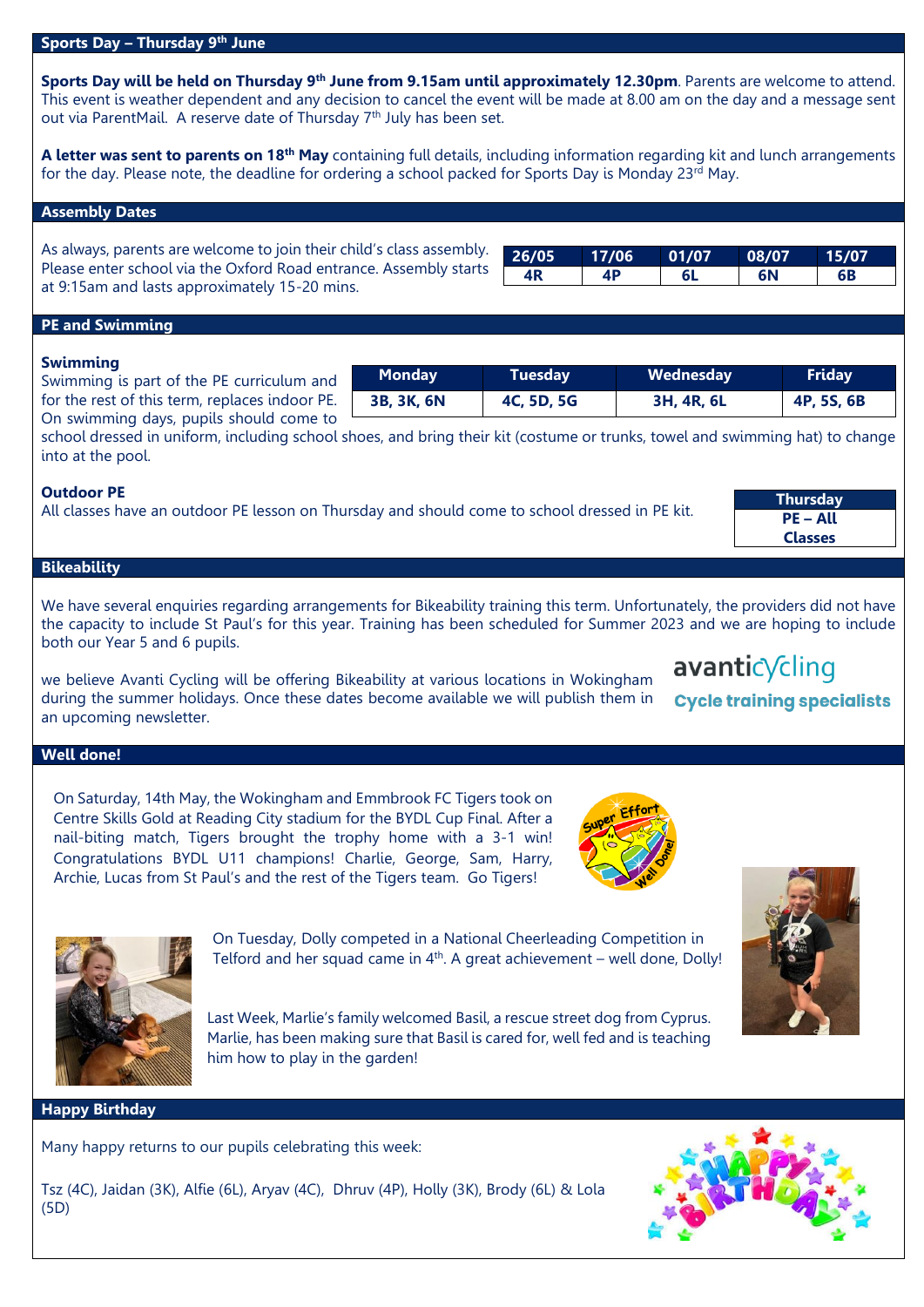

**Clara, Natanya, Reuben, Arjun B, Arjun R, Ainesh, Molly, Leila, Mayuri & Anna (3K)**

**Matilda & Oliver (3H)**

**Liam, Brody, Leila, Udbhasita & Louie (4P)**

**Timati, Erin & Leena (5S)**

# **Forest School News**

We've enjoyed the sunshine this week at Forest School. Our seedlings are growing well in our new grow-house and the children on Tuesday afternoon picked the first of our broad beans that we planted back in the autumn – enjoying popping the beans out of the pods and after discovering how soft and furry the inside of the pods were, they sampled the beans which were enjoyed by most. The children have noticed many buds on our apple trees and we already have some blossom on our recently planted strawberries – all this overnight rain is doing the allotment the world of good.

We've been back in the pond area again this week, dipping the nets and using the pond viewers to work collaboratively to catch newts, pond snails, tadpoles, hoglouse and pond skaters.





Child-led learning on Wednesday saw the children turning over the log seats in our fire circle to find slugs, woodlouse, worms, centipedes and ants. Along with Fobin the Robin, who loves to spend time with us and the discovery of newly dug fox holes, we are learning more about the creatures we share our school woodland with

The remaining sessions for this term can be found below. Please ensure that your child brings suitable clothing with them on the day i.e. track suit bottoms, hoodie, T-Shirt and trainers.

| 3/05 |    | $13/06$ 20/06 27/06 04/07 11/07 12/07 |     | 13/07 | 18/07 |
|------|----|---------------------------------------|-----|-------|-------|
|      | 6B |                                       | -5S |       |       |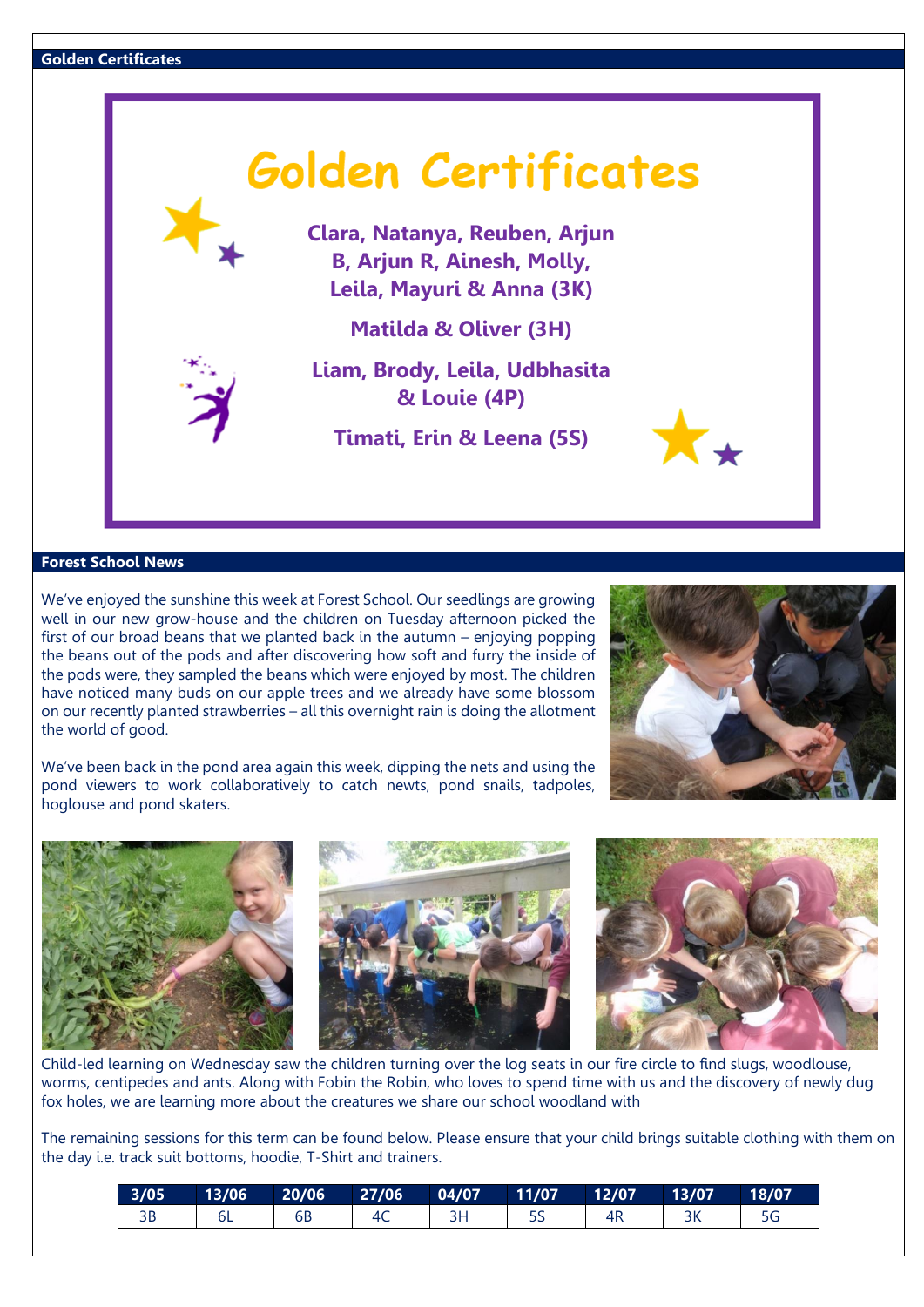# **AQ Walk to School Week Reward Unique Code**

# **AN EXTRA BOOST THIS WALK TO SCHOOL WEEK – WE NEED YOUR HELP!**

Download the free Innovation Valley Rewards app and St Paul's referral code between 9 – 20 May to help **St Paul's** get closer to winning a £50 National Book Token. My Journey Wokingham have added another way for both our school families as well as **St Paul's** to win, with your support!

# **Here's what's on offer:**

- **For you:** For all the walking you do you'll earn points, which you can exchange for store vouchers, or donate to a charity of your choice.
- For us: When you add our special St Paul's referral code, we get another entry into the competition to win a £50 National Book Token voucher! We'll be competing against some of the other local schools to see who can make the highest number of referrals.

### **Here's what you need to do:**

1. Download the free Innovation Valley Rewards app – if you live in Wokingham Borough, you will be added to the My Journey Wokingham challenge automatically.

Here are the download links:

- App store (iPhones):<https://apps.apple.com/us/app/innovation-valley-rewards/id1589266940>
- Play store (Android devices): <https://play.google.com/store/apps/details?id=com.rewardyourworld.innovationvalleyrewards>
- 2. When you create your account, you'll need to add our referral code as part of the registration process.

| 16:53<br>oiffgaff <sup>1</sup><br>Registration              |                                      |
|-------------------------------------------------------------|--------------------------------------|
|                                                             | Our referral code is:                |
| If you have any referral<br>codes please enter<br>them here | <b>STPAULS</b>                       |
|                                                             | And don't forget to tap 'Add' before |
| Back<br>Next                                                | hitting 'Next'.                      |
|                                                             |                                      |

|                                                          | 16/54<br><b>VE SOEAL!</b><br><b>Giffizett</b><br>Profile |
|----------------------------------------------------------|----------------------------------------------------------|
|                                                          | <b>Stacey Reed</b>                                       |
|                                                          | My Vouchers                                              |
|                                                          | <b>&amp;</b> My Donations                                |
| Just go into the Profile icon $\left(\frac{1}{2}\right)$ | 8 My medals                                              |
| and then select the option to Add Referral               | Refer a Friend                                           |
| Code.                                                    | Add Referral Code                                        |
|                                                          | 2. Edit Profile                                          |
|                                                          | <b>&amp;</b> Change Password<br>ŵ                        |

If you're already using the app, you can still add our referral code:

### **That's it!**

Anyone who adds the **St Paul's** referral code between 9–20 May helps **St Paul's** to get closer to winning a £50 National Book Token.

# **Latest guidance and information for Schools re: Living with Covid-19**

The guidance for health protection in schools and other childcare settings has been updated. The link with further information on this guidance and living safely with respiratory infections, including COVID-19 can be found below. The main summary for public health management of specific infectious diseases for respiratory infections including COVID-19 (Chapter 3 of guidance) are:

- Symptoms include runny nose, high temperature, cough and sore throat.
- For most children these illnesses will not be serious, and they soon recover.
- Children and young people who are unwell and have a high temperature should stay at home and where **possible avoid contact with other people. They can go back to their education or childcare setting when they no longer have a high temperature and they are well enough.**
- If a child or young person has a positive COVID-19 test result they should try to stay at home and where possible avoid contact with other people for 3 days after the day, they took the test. The risk of passing the infection on to others is much lower after 3 days, if they feel well and do not have a high temperature.
- Any staff who have a positive COVID-19 test result should try to stay at home for 5 days after the day they **took the test**
- Children and young people who usually attend an education or childcare setting and who live with someone who has a positive COVID-19 test result should continue to attend as normal.